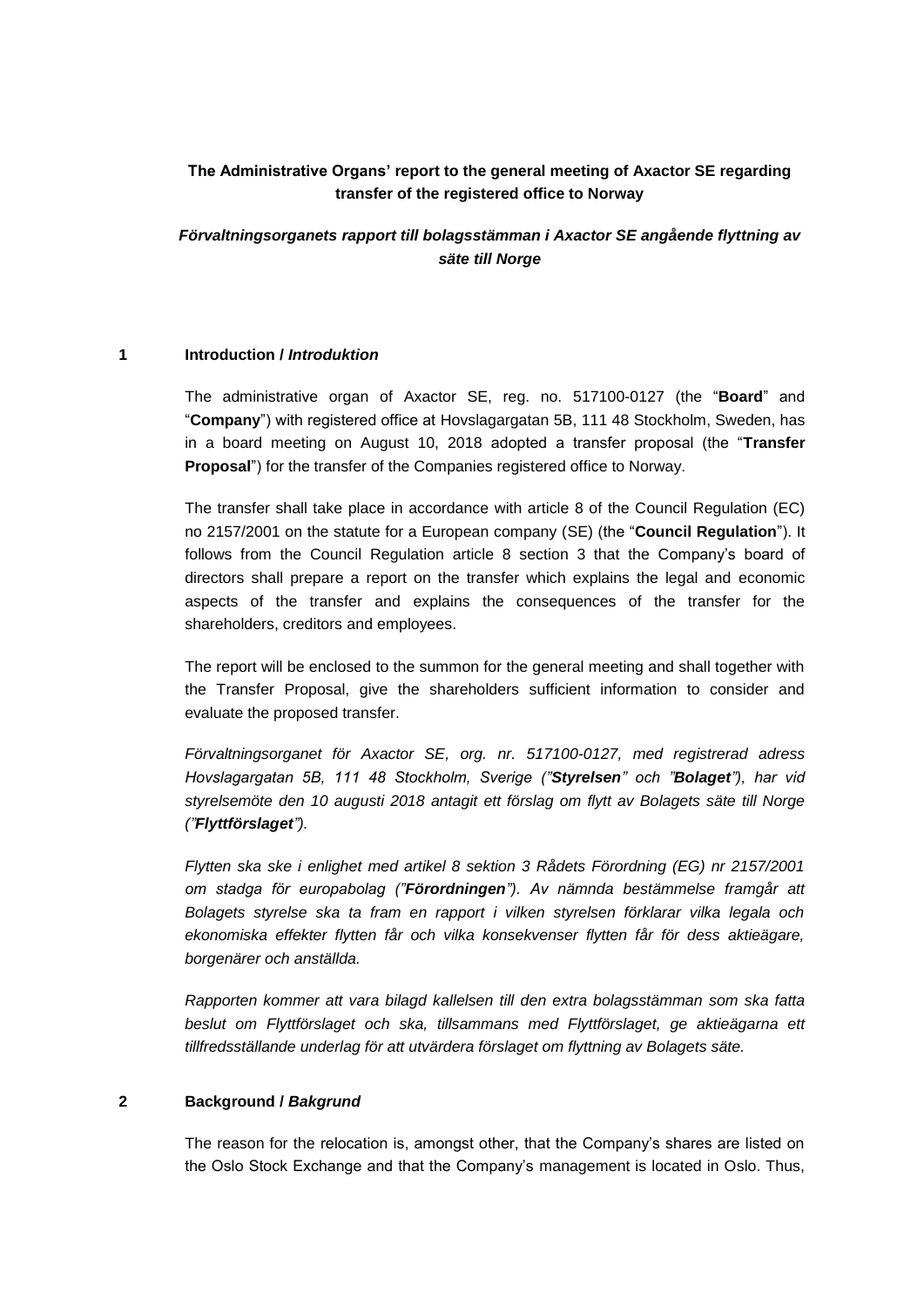relocation to Norway would facilitate the Company's business and reduce necessary administrational work resulting from the fact that the Company is a Swedish SE-company listed on the Oslo Stock Exchange. In addition, approximately 80 per cent of the Company's shareholders are domiciled in or closely related to Norway.

Given the aforementioned, it is the Board's opinion that a relocation to Norway will be an important strategic decision and would benefit the Company and its shareholders.

There are no tax considerations which motivate the relocation to Norway. See section 4 for further details regarding tax consequences of the relocation*Skälen till förslaget om flytt av sätet är bland annat att Bolagets aktier är noterade på Oslo Börs och att Bolagets ledning är placerad i Oslo. Mot denna bakgrund kommer en flytt av säte underlätta Bolagets verksamhet och reducera den nödvändiga administrationen som följer av att Bolaget är ett svenskt publikt aktiebolag noterat på Oslo Börs. I tillägg ska noteras att ca 80 procent av bolagets aktieägare är bosatta i eller har en stark anknytning till Norge.*

*Givet ovan är det styrelsens uppfattning att en flytt av säte till Norge är strategiskt motiverat och kommer att vara gynnsamt för såväl Bolaget som dess aktieägare.*

# **3 Legal corporate consequences and articles of association /** *Bolagsrättsliga konsekvenser och bolagsordning*

The Company will remain the same legal person and remain as a SE-company after the relocation and the Board proposes that the company name, after the relocation, shall continue to be Axactor SE. Thus, it shall be noted that the Company will not be dissolved.

After the relocation, the Company will be governed by Norwegian company law. The SEregulations in Norway is to a large extent compliant with the same regulations as in Sweden. Thus, there should not be any significant changes in the company law framework regulations applicable for the Company.

The Shareholder's rights are considered to be safeguarded through the Swedish and Norwegian SE-regulations and the rules applicable for companies listed on the Oslo Stock Exchange.

The relocation of the Company will entail that the articles of association must be changed to be compliant with Norwegian law. The Board has therefore prepared a proposal for new articles of association as set out in **Schedule A**. The new articles of association will be effective from the time that the registered office has been transferred to Norway.

*Det ska noteras att Bolaget även efter flytten kommer vara ett SE-bolag och styrelsen föreslår att Bolagets firma även efter flytten ska vara Axactor SE. Bolaget kommer således inte att upplösas.*

*Efter genomförd flytt kommer Bolaget att vara underställd norsk bolagsrättslig lagstiftning.*  Lagstiftningen för SE-bolag i Norge är i stor utsträckning överensstämmande med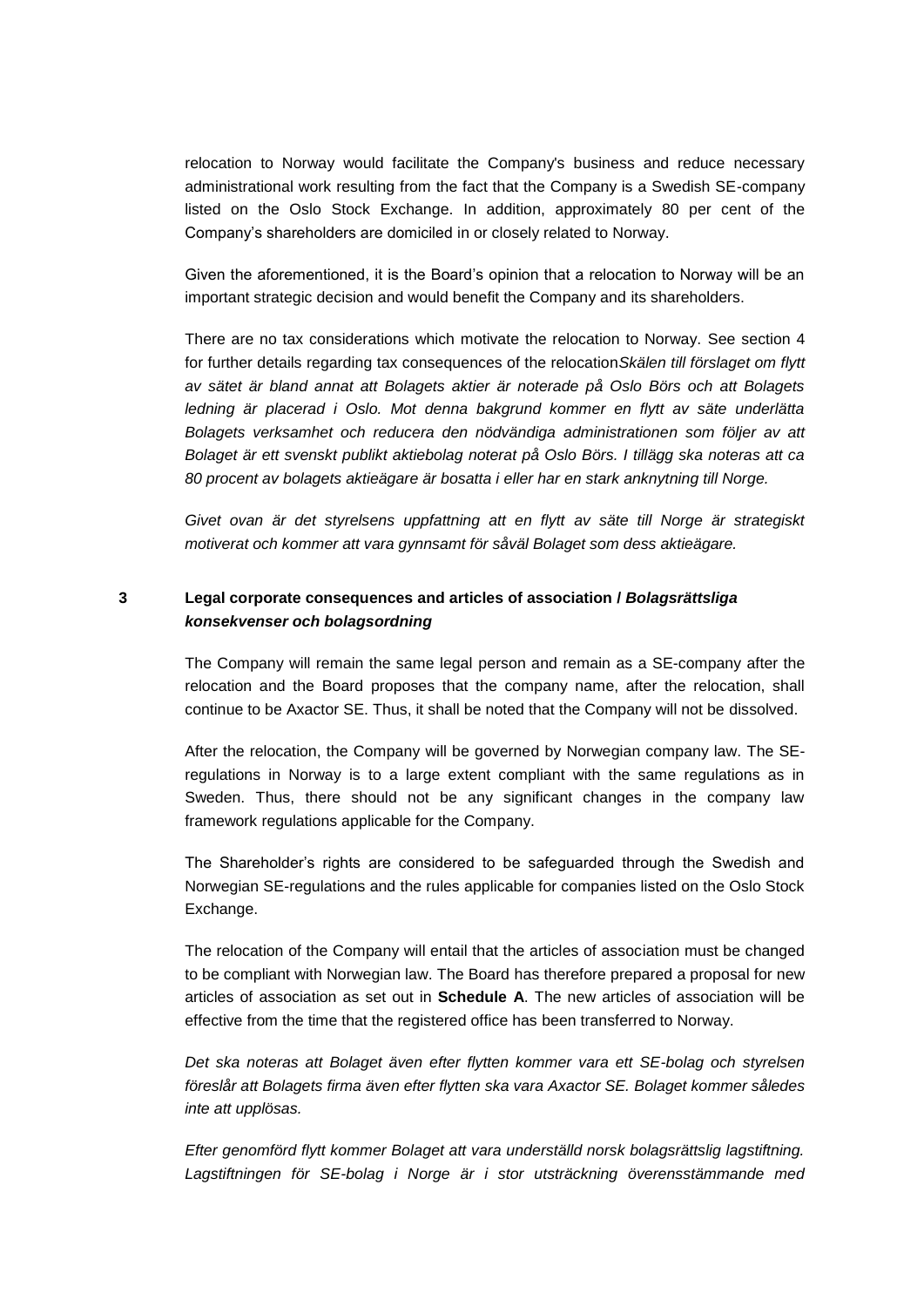*motsvarande reglering i Sverige. Mot denna bakgrund bör det inte för Bolaget uppkomma några väsentliga förändringar i det bolagsrättsliga ramverket.* 

*Aktieägarnas rättigheter anses tillvaratagna genom den svenska och norska lagstiftningen avseende SE-bolag samt genom regelverket för bolag noterade på Oslo Börs.*

*Flytten av Bolaget medför att bolagsordningen måste justeras för att vara förenlig med norsk lagstiftning. Styrelsen har därför tagit fram ett föreslag till ny bolagsordning enligt Bilaga A. Den nya bolagordningen kommer träda i kraft från och med den dag då Bolagets registrerade säte flyttats till Norge.*

#### **4 Legal tax consequences /** *Skattemässiga konsekvenser*

The relocation will imply that the Company will be subject to Norwegian corporate income tax, instead of Swedish corporate income tax. The Norwegian corporate income tax rate is currently 23% (2018). The substantial part of the Company's income will consist of dividends distributed by their subsidiaries. Dividends from all EU/EEA resident subsidiaries are tax exempt as long as the Company holds more than 90% if the shares in the subsidiary.

A relocation of a Company constitutes an "exit" for Swedish tax purposes. The Company's assets and tax positions will therefore be considered realised and any unrealised gain on assets will be subject to taxation in Sweden. However, no taxation should arise if gains on assets are exempt from taxation in Sweden, which applies to e.g. unlisted shares in companies corresponding to Swedish limited liability companies (Sw. "Aktiebolag") that are capital assets with the company. Any capital gains that arise can be settled against the Company's tax losses carried forward as far as such losses are available.

Taxation of the shareholders is determined by the residence for tax purposes of each shareholder. However, due to change of tax residency of the Company, shareholders that are tax resident in Sweden may (depending on the specific circumstances of the shareholder) be subject to Norwegian taxation at source, for example withholding tax on dividends from the Company. Tax credit in Sweden taxation should be available.

Shareholders that are tax resident in another state than Norway may (depending on the specific circumstances of the shareholder) be subject to Norwegian, but not Swedish, taxation at source, for example withholding tax on dividends. Tax credit could be available.

*För Bolagets del kommer flytten innebära att Bolaget blir föremål för norsk bolagsskatt istället för svensk bolagsskatt. För närvarande är norsk bolagsskattesats 23 % (2018). Bolagets inkomst kommer till störst del bestå av utdelningar från Bolagets dotterbolag. Utdelningar från alla dotterbolag med hemvist inom EU/EES är undantagen från beskattning under förutsättning att Bolaget innehar mer än 90 % av andelarna i dotterbolaget.*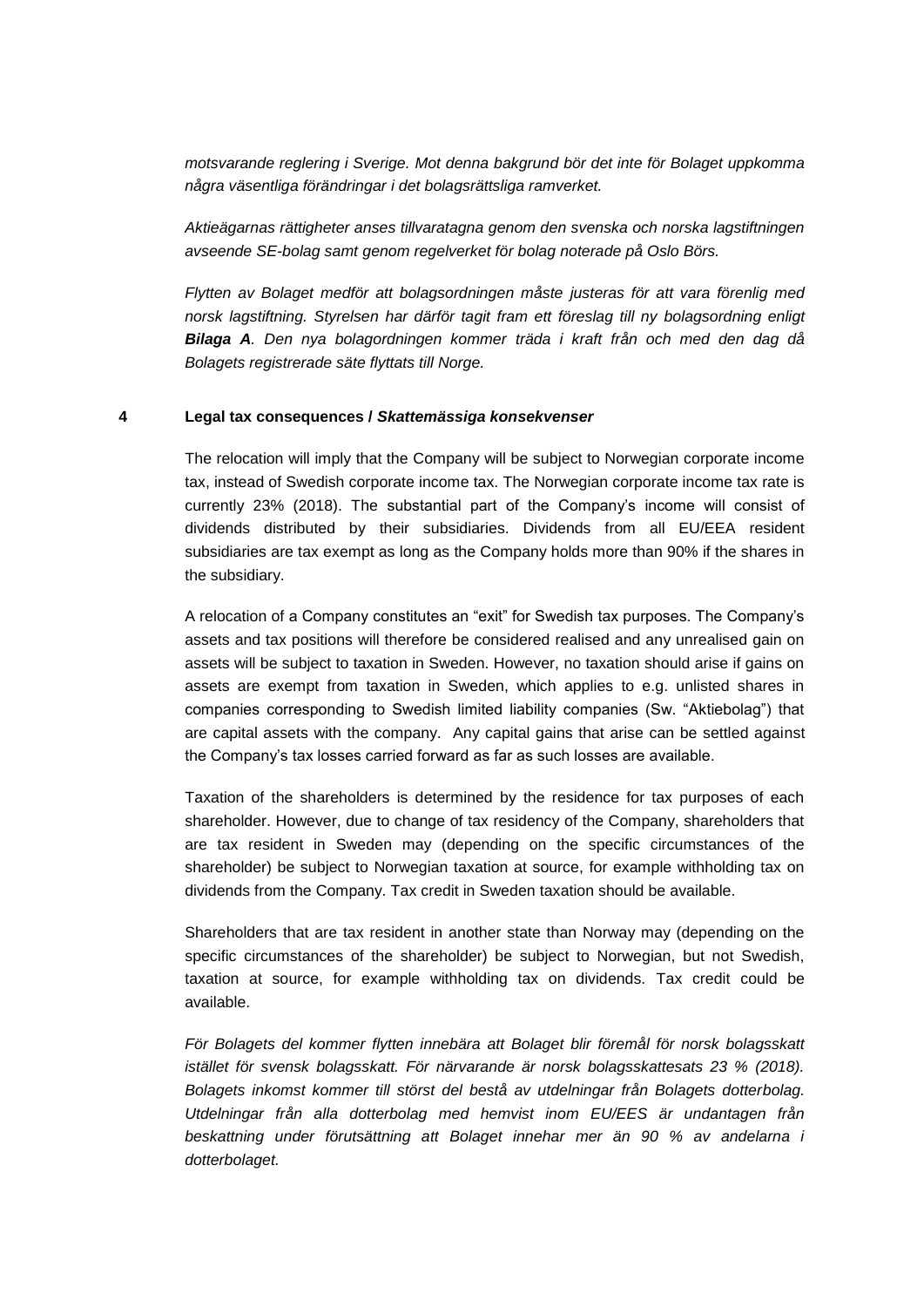*Vid en flytt, ut ur svensk beskattning, ska normalt företag uttagsbeskattas för sina orealiserade vinster vid tidpunkten för flytten. Det kommer dock inte ske någon beskattning på sådana tillgångar som är undantagna från vinstbeskattning i Sverige, vilket gäller till exempel onoterade andelar i bolag som är eller motsvarar svenska aktiebolag och som utgör kapitaltillgångar hos Bolaget Om en skattepliktig kapitalvinst skulle uppstå kan denna kvittas mot Bolagets underskott från tidigare beskattningsår.* 

*Beskattningen av aktieägarna styrs av varje aktieägares skatterättsliga hemvist. Byte av Bolagets hemvist kan dock (beroende på varje aktieägares specifika omständigheter) innebära att aktieägare med skatterättslig hemvist i Sverige blir föremål för norsk källskatt, t.ex. kupongskatt på utdelningar från Bolaget. Avräkning skatt bör vara möjligt i Sverige.* 

*Aktieägare som har skatterättslig hemvist i en annan stat än Norge kan (beroende på varje aktieägares specifika omständigheter) efter flytt av Bolagets säte bli föremål för norsk, men inte svensk, källskatt, t.ex. kupongskatt på utdelningar. Avräkning kan vara möjligt.*

# **5 The shareholders and the listing on the Oslo Stock Exchange /** *Aktieägarna och listningen på Oslo Börs*

The Company's share capital and the quota value of the shares are already nominated in Euro. Consequently, no conversion to Euro needs to be carried out due to the transfer to Norway. Neither will the transfer have any other impact on the share capital or otherwise. The shareholders keep their proprietary rights in the same proportion as before the transfer. However, after the relocation the Company will no longer be considered to be a Swedish tax subject.

After the relocation, the share ledger of the Company will be held by Verdipapirsentralen in Norway ("**VPS**") instead of Euroclear Sweden AB (holder of the share register in Sweden).

Information about general meetings and payment of dividends will, after the transfer, be communicated through VPS and by press releases published on the Company's homepage and on the newsweb [\(www.newsweb.no\)](http://www.newsweb.no/) administered by the Oslo Stock Exchange in an ordinary manner. In addition, the Norwegian company law will apply to the Company after the transfer and consequently set out the rules for e.g. summon to ordinary and extra ordinary general meetings, majority requirements etc. A more detailed information memorandum regarding shareholders rights etc. in Norway will be made available for the shareholders in connection with summon to the extra ordinary general meeting to be held in October 2018. Warrants and convertible loans issued by the Company and registered with the Swedish Companies Registration Office ("**SCRO**") will be de-registered in Sweden and re-registered by Foretaksregisteret in Norway. Thus, holders of warrant certificates and/or convertible loan notes will not be material affected since the terms and conditions for the applicable securities will continue to apply unchanged.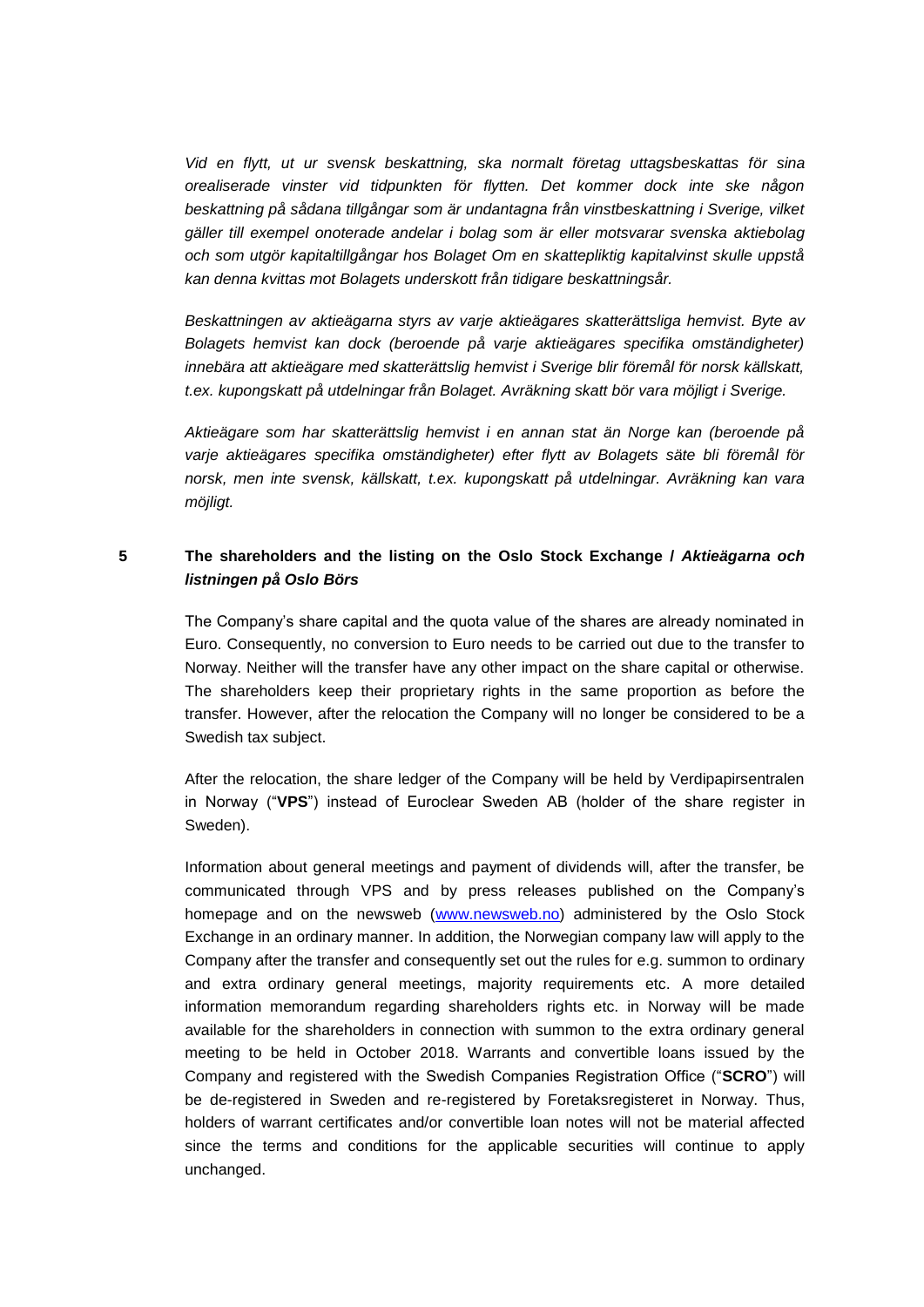The shareholder's rights are protected through the Norwegian SE-legislation and the regulations applicable to companies listed on the Oslo Stock Exchange as set out above.

*Bolagets aktiekapital och kvotvärdet är redan angivet i Euro vilket medför att någon valuta konvertering inte kommer behöva genomföras med anledning av flytten. Inte heller kommer flytten ha någon annan inverkan på Bolagets aktiekapital vilket innebär att aktieägarna, allt jämt, bibehåller äganderätten i samma proportioner som innan flytten. Bolaget kommer dock inte att vara ett svenskt skattesubjekt efter flytten.* 

*Efter flytten kommer Bolagets aktiebok att föras av den norska Verdipapirsentralen ("VPS") istället för av Euroclear Sweden AB.*

*Information om bolagsstämmor och utdelningar kommer efter flytten att bli kommunicerat genom VPS och via sedvanliga pressreleaser publicerade på Bolagets hemsida samt via newsweb [\(www.newsweb.no\)](http://www.newsweb.no/) vilket administreras av Oslo Börs. Eftersom Bolaget efter flytten kommer att följa norsk bolagsrätt kommer det norska regelverket om t.ex. kallelse till ordinarie och extra bolagsstämma, majoritetskrav m.m. tillämpas. En mer detaljerad redogörelse för aktieägarnas rättigheter m.m. enligt norsk rätt kommer göras tillgängligt för aktieägarna i samband med kallelsen till den extra bolagsstämman som ska avhållas i oktober 2018. Teckningsoptioner och konvertibla lån utgivna av Bolaget och registrerade hos Bolagsverket kommer, i samband med flytten, att avregistreras i Sverige och inregistreras hos Företagsregistret i Norge. Innehavare av teckningsoptionsbevis och/eller konvertibla lån kommer därmed inte att materiellt påverkas eftersom villkoren för de aktuella värdepappren även fortsättningsvis kommer att tillämpas oförändrat.* 

*Som framgår ovan skyddas aktieägarnas rättigheter genom den norska SE-lagstiftningen och de regler som gäller för noterade bolag på Oslo Börs.* 

## **6 Financial consequences and the relation to the Company's creditors /** *Finansiella konsekvenser och relationen med Bolagets borgenärer*

The transfer itself will involve an economic cost for the Company, mainly due to fees to legal and economic advisors and cost for additional general meetings etc. However, the Companies administrative cost will be significantly decreased after the finalization of the relocation process to Norway.

As a starting point, the transfer does not lead to any changes in respect of the Company's private-law rights and obligations that are established before the transfer. However, the Company's contracting parties will have to act in accordance with the fact that the Company is a Norwegian company. If and to the extent that the Company deems that it is required, variation agreements will be entered into in order to ensure required permissions and the Company's rights.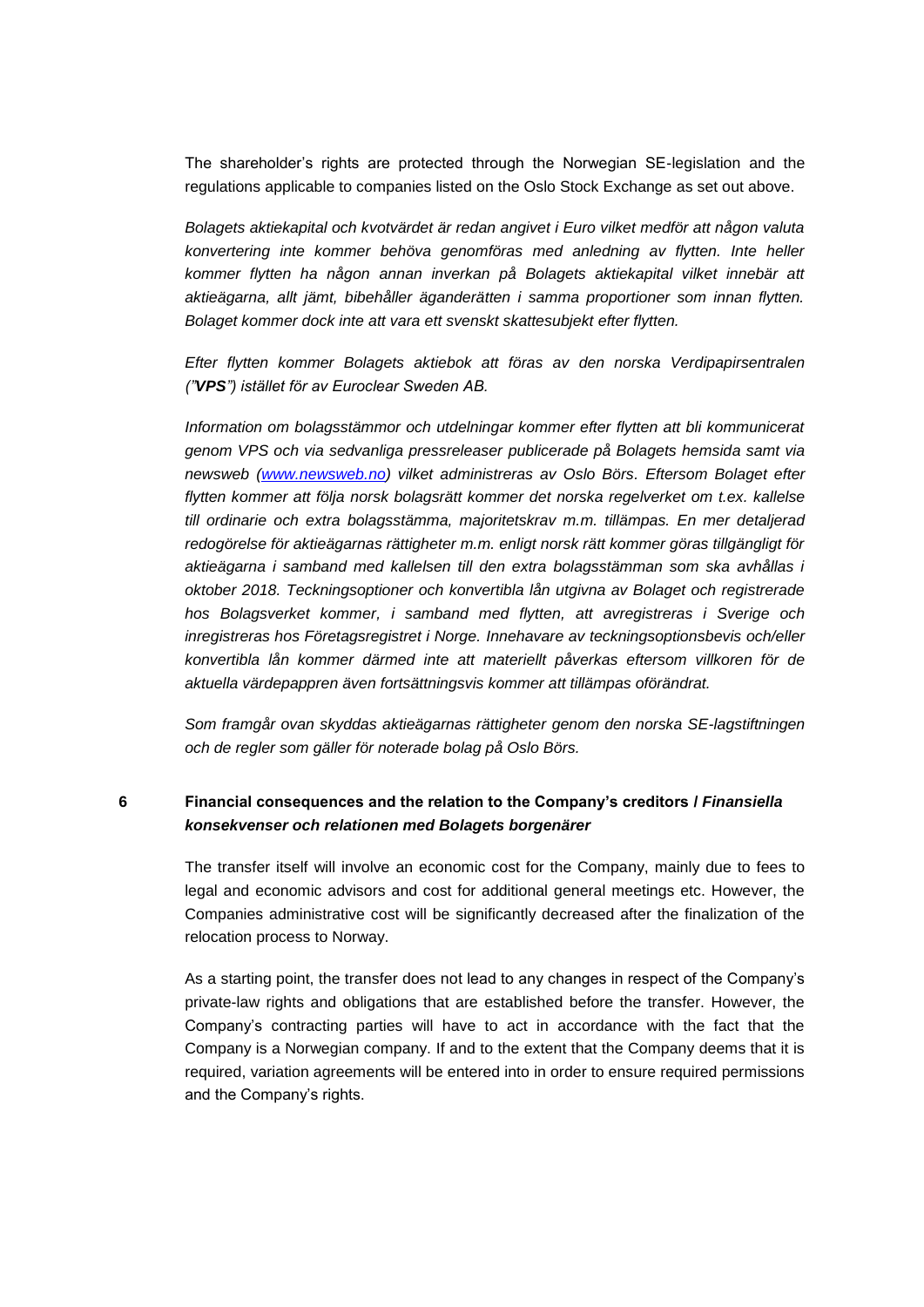Furthermore, the Council Regulation article 8 section 13 and 16 state the following about which jurisdiction the holders of legal rights and others will have to turn to in connection with the transfer:

*13. On publication of an SE's new registration, the new registered office may be relied on as against third parties. However, as long as the deletion of the SE's registration from the register for its previous registered office has not been publicised, third parties may continue to rely on the previous registered office unless the SE proves that such third parties were aware of the new registered office.*

16. An SE which has transferred its registered office to another Member State shall *be considered, in respect of any cause of action arising prior to the transfer as determined in paragraph 10, as having its registered office in the Member States where the SE was registered prior to the transfer, even if the SE is sued after the transfer.*

The Company's creditor will be safeguarded in accordance with the following:

- (i) The relocation plan will be publicly available at least one month prior to the general meeting, at which the decision to execute the relocation will take place. The Creditors will also have the right to request a copy of the relocation plan and the Board's opinion in accordance with article 8 section 3 of the Council Regulation;
- (ii) All known creditors will, after the general meeting, be informed about the decision to relocated the Company and their right to oppose the relocation in accordance with section 12 in the Swedish regulation (2004:575) regarding SE-companies;
- (iii) The SCRO will summon the unknown creditors of the Company and inform them about the decision to relocated the Company and their right to oppose the relocation within a timeframe decided by the SCRO; and
- (iv) Prior to the SCRO issuing the certificate set out in accordance with article 8 section 8 of the Council Regulation, the Company must prove that all debts that have occurred prior to the announcement of the proposal for relocation will be properly secured in accordance with article 8 section 7 of the Council Regulation.

*Flytten i sig kommer att innebära en ekonomisk kostnad för Bolaget, främst på grund av arvoden till juridiska och ekonomiska rådgivare samt kostnader för extra bolagsstämmor, m.m. Bolagets administrativa kostnader kommer dock att minskas avsevärt efter det att flytten till Norge genomförts.*

*Som utgångspunkt leder flytten inte till några förändringar gällande Bolagets privaträttsliga rättigheter och skyldigheter, som fastställts innan flytten. Bolagets avtalsparter måste dock agera utifrån att Bolaget, efter genomförandet av flytten, är ett norskt bolag. Om, och i den utsträckning som, Bolaget anser att det är nödvändigt kommer ändrings och tilläggsavtal att ingås för att säkerställa nödvändiga tillstånd och Bolagets rättigheter.*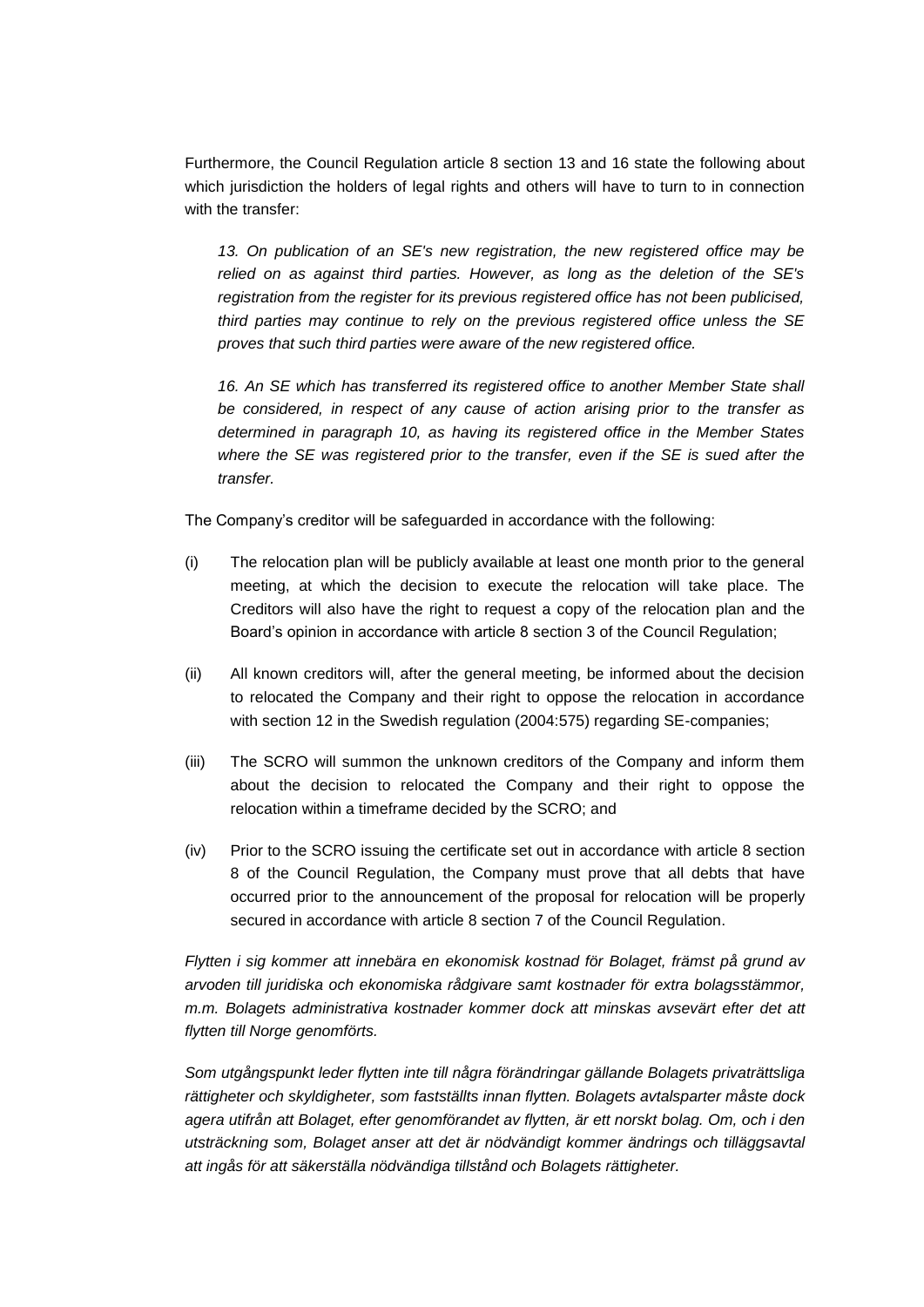*Vidare anges följande i artikel 8 sektion 13 och 16 i Förordningen gällande vilken jurisdiktion innehavare av juridiska rättigheter, och andra, kommer att behöva vända sig till i samband med flytten:*

> *13. I och med offentliggörandet av SE-bolagets nya registrering kan det nya sätet åberopas gentemot tredje man. Så länge strykningen ur registret av SEbolagets registrering på dess föregående säte inte har offentliggjorts kan emellertid tredje man fortsätta att åberopa det föregående sätet, såvida inte SEbolaget bevisar att tredje man hade kännedom om det nya sätet.*

> *16. Ett SE-bolag som har flyttat sitt säte till en annan medlemsstat skall, när det gäller rättsanspråk som kan uppkomma före den flyttning som avses i punkt 10 i denna artikel, anses ha sitt säte i den medlemsstat där SE-bolaget var registrerat före flyttningen, även om talan skulle väckas mot SE-bolaget efter flyttningen.*

*Bolagets borgenärer kommer skyddas i enlighet med följande:*

- *(i) Flyttplanen kommer att offentliggöras senast en månad före den bolagsstämma som ska besluta om genomförandet av flytten. Borgenärerna kommer också att ha rätt att begära en kopia av Flyttförslaget och styrelsens redogörelse i enlighet med artikel 8.3 i Förordningen;*
- *(ii) Alla kända borgenärer ska efter bolagsstämman informeras om bolagsstämmans beslut om att flytta Bolaget och deras rätt att motsätta sig detta enligt § 12 i lag om Europabolag;*
- *(iii) Bolagsverket kommer att kalla Bolagets okända borgenärer och informera dem om flyttbeslutet och deras rätt att motsättas sig detta inom den tidsram som Bolagsverket anger; och*
- *(iv) Innan Bolagsverket utfärdar intyg enligt artikel 8 punkten 8 i Förordningen ska Bolaget visa att alla skulder som uppkommit före offentliggörandet av förslaget om flytt är skyddade på ett betryggande sätt.*

## **7 The consequences for the employees /** *Konsekvenser för anställda*

The Company does not have any employees and the employees in the subsidiaries will not be affected by the relocation. The Company has entered into an agreement regarding the employee's co-determination right in accordance with article 4 of the Council Directive 2001/86/EC of 8 October 2001 supplementing the Statute for a European company with regard to the involvement of employee. In addition, the employee's co-determination right will be regulated in accordance with local law.

The Company and the Special Negotiating Body has agreed that an Employee Council (the "**EC**") shall be established. The EC and the Company shall meet every half year. The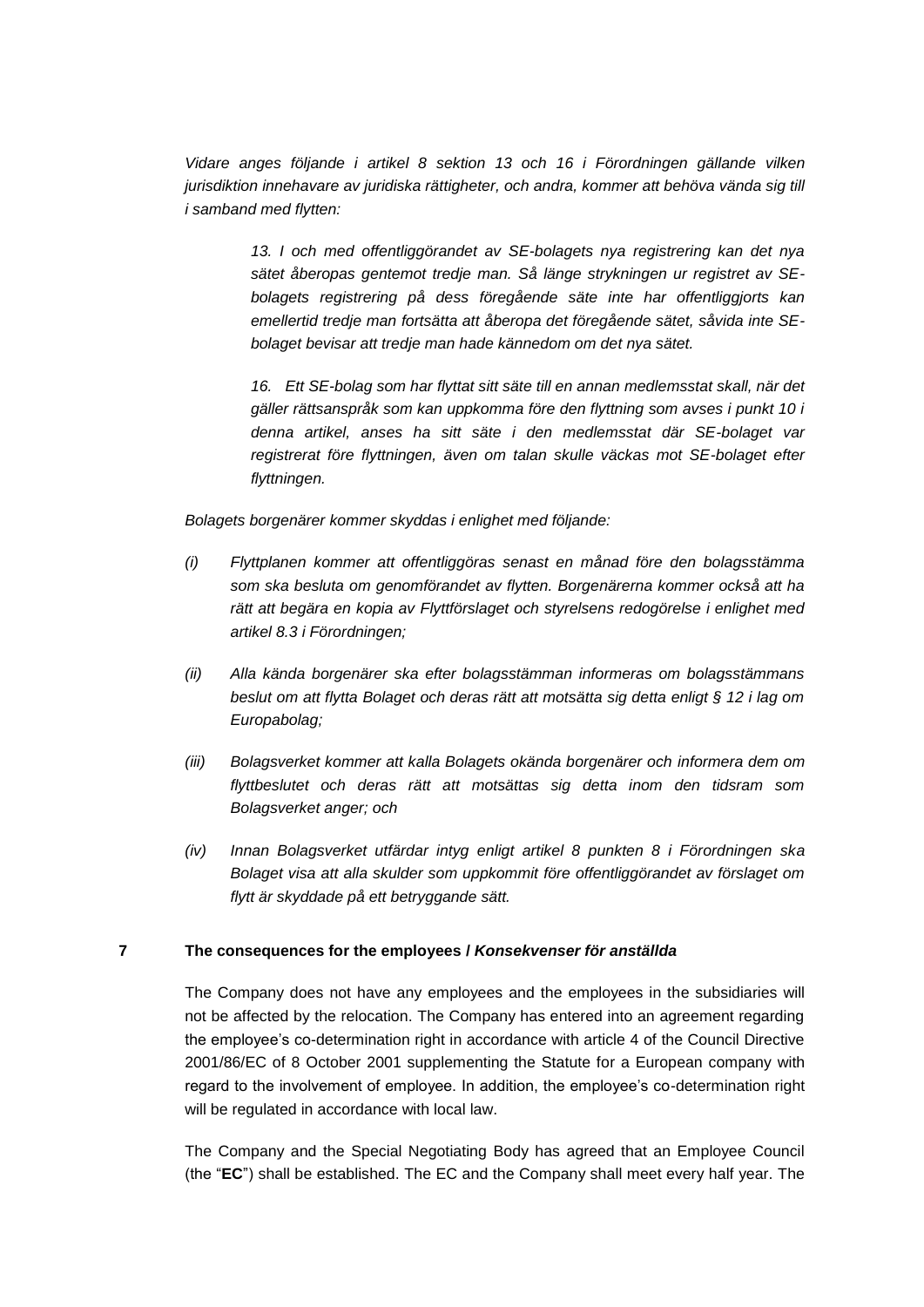subjects that shall be dealt with in the meetings between the EC and the Company will include, but is not limited to, structure of the Axactor Group, the financial and the economic situation and envisaged developments, anticipated progress of the business, sales etc., significant changes to any company within the Company Group's company structure, transfer of undertakings, mergers, cutbacks or closures of undertakings, personnel policies of the Company Group and equality between men and women (as well as minorities) in the Company Group.

*Bolaget inte har några anställda och de anställda i Bolagets dotterbolag kommer inte påverkas av flytten. Bolaget har ingått avtal om arbetstagarinflytande enligt artikel 4 i Rådets direktiv 2001/86/EG av den 8 oktober 2001 om komplettering av stadgan för europabolag vad gäller arbetstagarinflytande. Vidare kommer inflytandet för arbetestagarna regleras enligt lokal lagstiftning.* 

*Bolaget och förhandlingsdelegationen har kommit överens om att upprätta ett arbetstagarråd ("Arbetstagarrådet"). Mötena mellan Arbetstagarrådet och Bolaget ska hållas varje halvår. De frågor som ska behandlas på mötena mellan Arbetstagarrådet och Bolaget inkluderar, men är inte begränsat till, bolagsstrukturen i Koncernen, den finansiella och ekonomiska situationen och förutsedda utvecklingar, den förväntade utvecklingen av affärsverksamheten och försäljningen etc., betydande organisationsförändringar inom Koncernen, överlåtelser av verksamheter, fusioner, nedskärningar eller nedläggningar av verksamheter, Koncernens personalpolicys, och jämställdheten mellan män och kvinnor (samt minoriteter) i Koncernen.*

#### **8 Corporate resolutions and the time schedule /** *Beslutsprocessen och tidsplan*

The transfer must be approved by the shareholders of the Company at a general meeting by the same majority that is required for amending the articles of association (*i.e.* the proposal shall be supported by shareholders represented by minimum two thirds (2/3) of the votes as well as the shares represented at the general meeting)

The transfer shall be carried out as soon as possible after the Company's general meeting has approved the Transfer Proposal.

The Transfer Proposal may be approved by the general meeting no earlier than two months after it is announced (cf. article 8 section 6 of the Council Regulation). The Transfer Proposal was announced on August 17, 2018, and the Board will summon to an extra ordinary general meeting to be held on October 17, 2018. It will be proposed that the general meeting adopts the following resolution:

"*It was resolved to approve the board of directors' proposal regarding the transfer of the registered office to Drammensveien 167, N 0277 Oslo, Norway. It was also resolved to*  approve the articles of association attached to the proposal to be in force from the date of *registration of the company in the register where the company will have its new registered office."*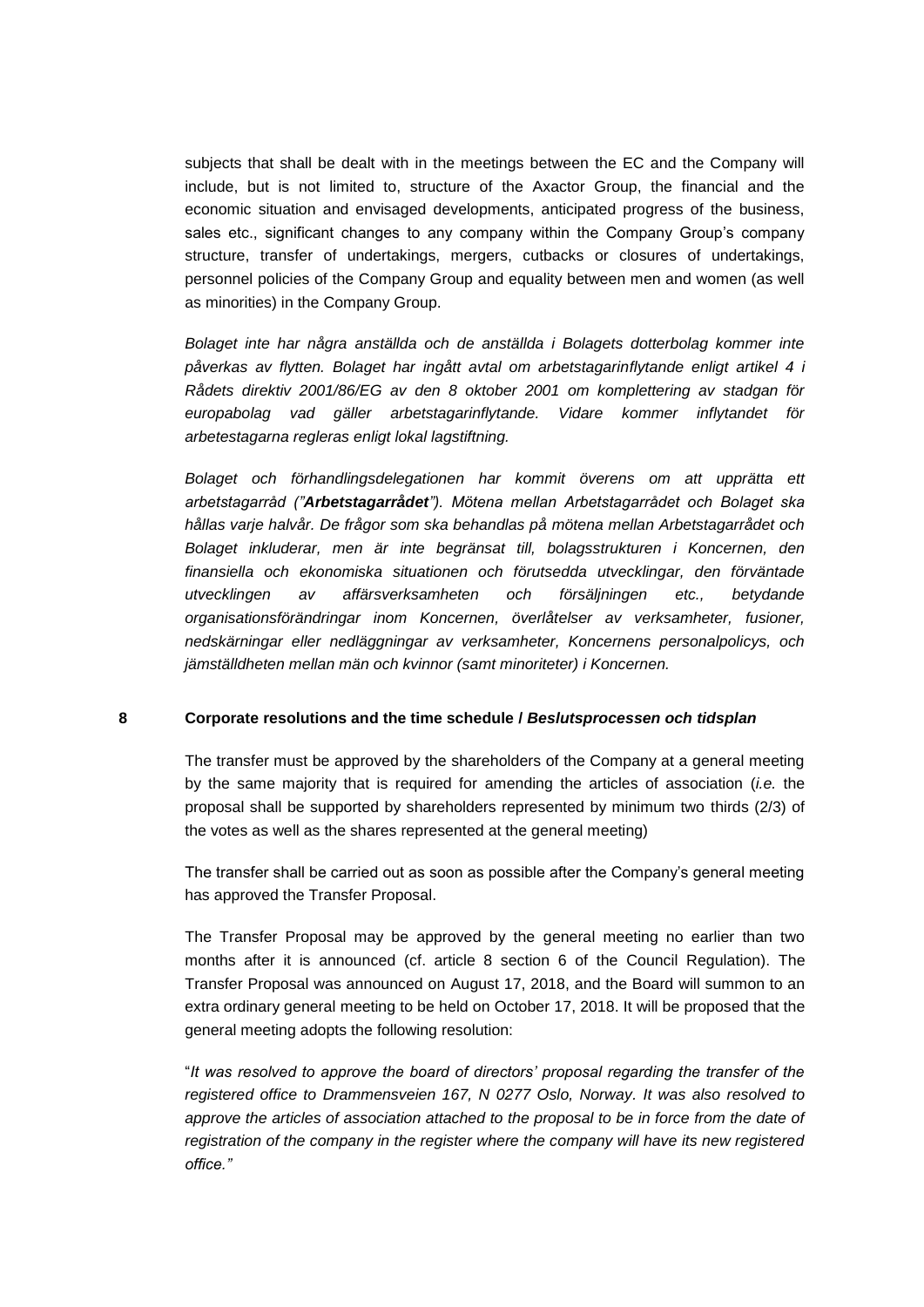The Board will immediately after the Transfer Proposal has been approved by the general meeting file the transfer resolution with the SCRO. A creditors' time limit of two months runs from the announcement by the SCRO. The transfer may be carried out no earlier than after the expiry of the creditors' time limit and the relation to the creditors has been clarified. Consequently, the transfer can be carried out in late December 2018 at the earliest. The transfer of the Company's registered office and the amendments to the articles of association that are a consequence of the transfer will take effect on the date that the Company is registered with the Norwegian register of companies (NO: *Foretaksregisteret*) in accordance with article 12 of the Council Regulation. Thereafter the Company will be deregistered with SCRO.

Flyttförslaget måste godkännas av Bolagets aktieägare på bolagsstämman med samma majoritet som krävs för att ändra bolagsordningen (det vill säga, Flyttförslaget måste stödjas av aktieägare som företräder minst två tredjedelar av rösterna samt av de representerade aktierna på bolagsstämman).

Flytten ska ske så snart som möjligt efter bolagsstämmans godkännande av Flyttförslaget.

Flyttförslaget kan gokännas av bolagsstämman tidigast två månader efter dess offentliggörande (enligt artikel 8 sektion 6 i Förordningen). Flyttförslaget offentliggjordes den 17 augusti 2018, och styrelsen kommer att kalla till en extra bolagsstämma att avhållas den 17 oktober 2018. Det kommer att föreslås att bolagsstämman fattar följande beslut:

"*Stämman godkände styrelsens förslag om flyttning av bolagets säte till Drammensveien 167, N 0277 Oslo, Norway. Stämman godkände även den till styrelsens förslag bilagda bolagsordningen, att gälla från och med den dag då bolaget registrerats i registret där bolaget ska ha sitt nya säte.*"

Styrelsen kommer omedelbart efter att Flyttförslaget har godkänts av bolagsstämman att anmäla beslutet för registrering hos Bolagsverket. En kallelsefrist om två månader på Bolagets borgenärer börjar löpa från och med att Bolagsverket offentliggjort stämmans beslut. Flytten kan genomföras tidigast efter utgången av denna kallelsefrist och efter det att förhållandet till borgenärerna har klargjorts. Följaktligen kan flytten tidigast genomföras i slutet av december 2018. Flytten av Bolagets säte och de bolagsändringar som följer av flytten träder i kraft den dag då Bolaget är registrerat i Norska Företagsregisteret i enlighet med artikel 12 i Förordningen. Därefter kommer bolaget att avregistreras hos Bolagsverket.

### **9 Conditions for the transfer /** *Villkor för flytten*

The completion of the relocation prerequisites that all legal provisions are fulfilled and all necessary approvals and permits are obtained.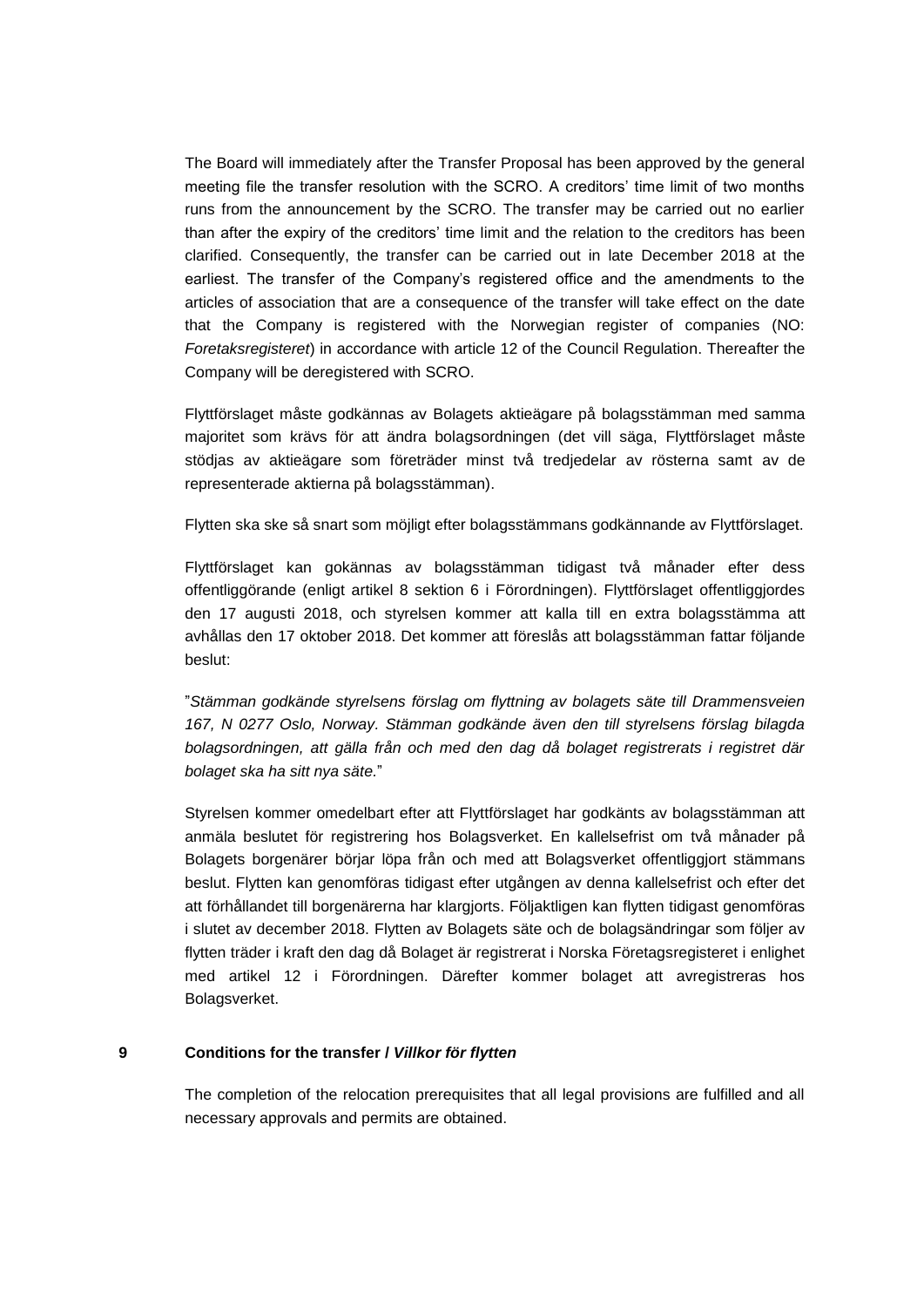*Slutförandet av flytten förutsätter att alla tillämpliga lagbestämmelser har uppfyllts samt att alla nödvändiga tillstånd och godkännande har erhållits.*